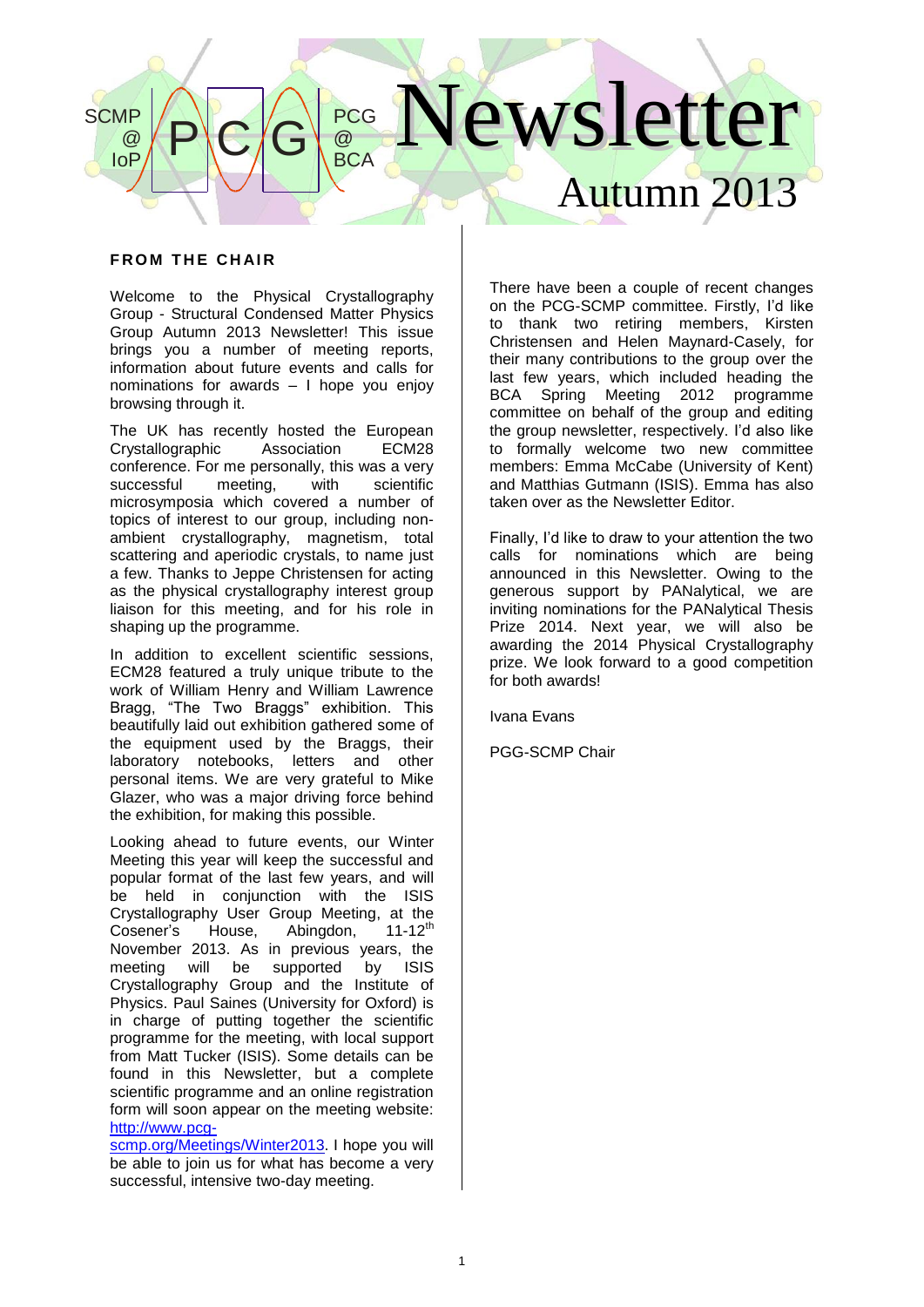## **AN N O U N C E M E N T S**

#### **IoP Physical Crystallography Prize 2014**

#### **Call for Nominations**

# **IOP** Institute of Physics **Structural Condensed Matter Group**

This year the Physical Crystallography Prize is being sponsored by the Institute of Physics. The Physical Crystallography Prize is awarded for the best recently published work by a person in the early stages of their career, working in the field of Physical Crystallography, whose research is expected to make a significant impact in the field. The award is traditionally presented at the BCA Spring Meeting and the winner gives a Prize Lecture at that meeting.

Nominations for the prize must be submitted to the Chair of the Physical Crystallography<br>Group. Dr. Ivana Evans Group, Dr. Ivana Evans [\(ivana.radosavljevic@durham.ac.uk\)](mailto:ivana.radosavljevic@durham.ac.uk), by 31<sup>st</sup> January 2014 and the Prize will be awarded at the 2014 BCA Spring Meeting at University of Loughborough, 7-10<sup>th</sup> April 2014.

# **PANalytical Thesis Prize 2014**

#### **Call for Nominations**



The Physical Crystallography Group is pleased to invite entries for the PANalytical Thesis Prize in Physical Crystallography. The prize will be awarded for the best use of techniques or methods of Physical Crystallography in a successfully examined thesis submitted in the period from 1<sup>st</sup> September 2012 to 31<sup>st</sup> December 2013.

To be eligible for the prize, candidates must be a member of the Structural Condensed Matter Group of the IoP and/or the British Crystallographic Association (BCA). Nonmembers may enter the competition but will be required to join the BCA/PCG at the student rate to progress their nomination further (current rate £10 per annum or £35 for 4 years of the PhD degree).

To enter the competition, candidates must submit:

(a) a copy of the thesis in electronic format.

(b) a personal statement of not more than 500 words explaining why the thesis should be considered for the prize and including a clear description of the role of Physical Crystallography (as defined on the website

[www.pcg-scmp.org](http://www.pcg-scmp.org/) or otherwise) in the research.

(c) the names and contact details of two academic referees, one of whom may be the thesis supervisor, who will be able to comment on the thesis research of the candidate.

In order for a thesis to be eligible for the award, the Physical Crystallography element must be central to the work of the thesis, which must also demonstrate a context over and above structural work for its own sake.

Nominations for the prize must be submitted to the PCG-SCMP Chair, Dr. Ivana Evans  $(i$ vana.radosavljevic@durham.ac.uk), by 31<sup>st</sup> January 2014 and the Prize will be awarded at the 2014 BCA Spring Meeting at University of Loughborough, 7-10<sup>th</sup> April 2014.

## **E D U C AT I O N**

Many of you will be aware of the fantastic work Professor Mike Glazer has been doing as part of his role as education officer. The superb "Two Braggs" exhibition that he organised with Pam Thomas to celebrate the centenary of the work of William Henry and William Lawrence Bragg was enjoyed by ~1040 visitors over 5 days at the Warwick Arts Centre during the ECM28 meeting in August. It was wonderful to be able to see some of the Braggs' equipment (including a number of their ionization spectrometers and crystal samples) as well as their Nobel prizes and lab notes all together. It was a privilege also to admire some of their paintings and other memorabilia lent by the Bragg family, to gain an insight into the lives of these remarkable men. Mike is grateful to many organisations for support and loans of scientific equipment (in particular the Royal Institution, the Cavendish Laboratory, the MRC Cambridge, the Science Museum London, the Diamond Light Source, and the Oxford Museum of History of Science) and for financial support (too numerous to mention here!!). I'd strongly encourage anyone who missed the exhibition to look out for the film being put together by the Diamond Light Source<sup>1</sup> and some items from the exhibit to be displayed at the BCA 2014 Spring Meeting.

<u>.</u>

 $<sup>1</sup>$  A film is being put together by the Diamond</sup> Light Source and they hope to have it on their web page and also at the Royal Institution.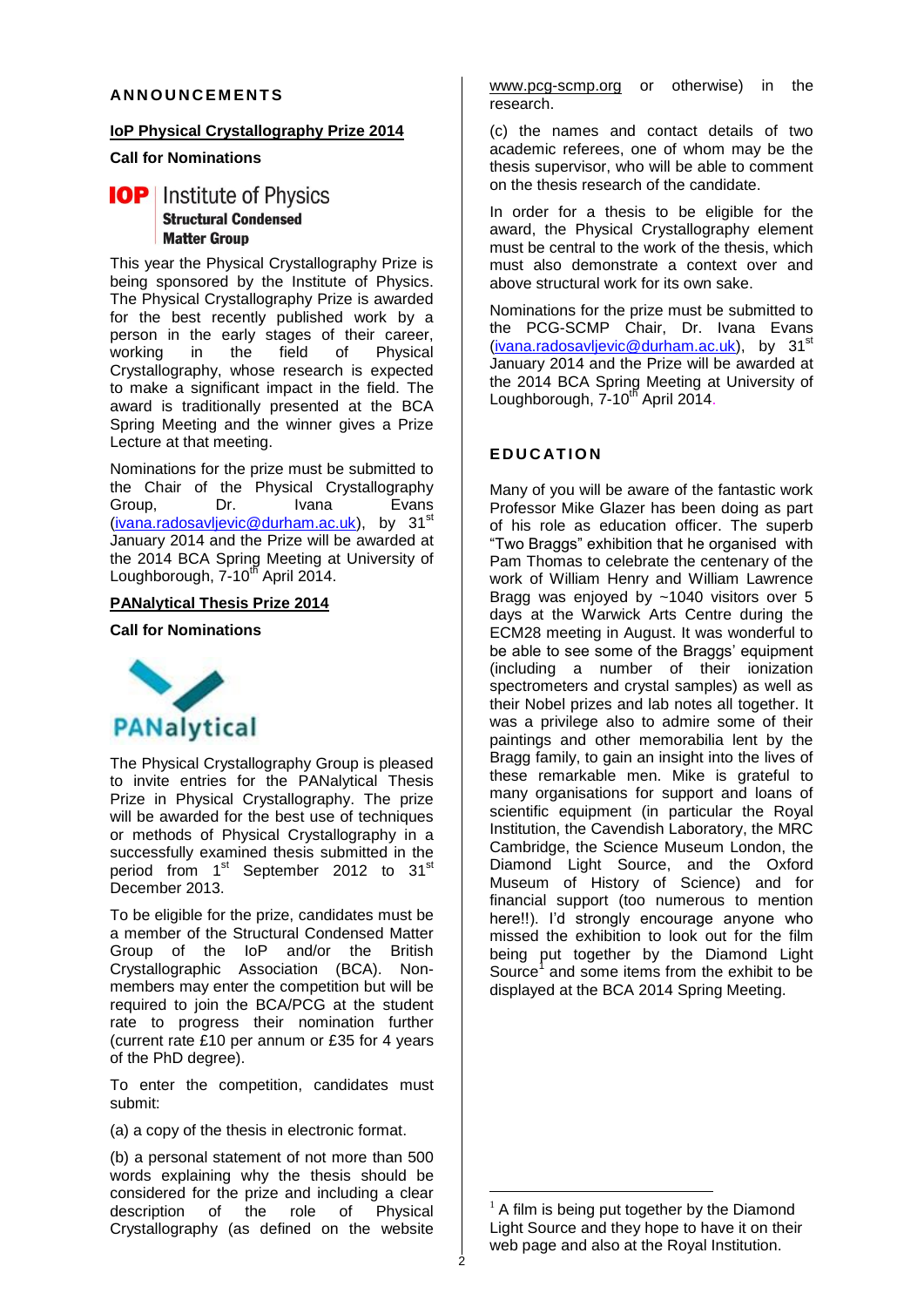

*"The Two Braggs" exhibition organised by Mike Glazer and Pam Thomas which was enjoyed by ~1040 visitors; the photo must have been taken during one of the very few quiet moments!*

On a related note, it was mentioned at the PCG-SCMP AGM that there may be some archive material relating to the Braggs' involvement in establishing the Physical Crystallography Group. If anyone can shed any light on this, please do get in touch (e.e.mccabe@kent.ac.uk).

# **FUTURE EVENTS**

#### **Meeting Calendar**

- PCG Winter Meeting and ISIS Crystallography Users Meeting, 11<sup>th</sup>-12<sup>th</sup> November 2013, Cosener's House, **Abingdon**
- $\bullet$  BCA Spring Meeting, 7-10<sup>th</sup> April 2014, University of Loughborough

#### **PCG Winter Meeting, 11th -12th November 2013, Cosener's House, Abingdon**

Following the success of the format used the last couple of years, the PCG Winter meeting will take place at the Cosener's House, Abingdon, 11<sup>th</sup>-12<sup>th</sup> November 2013 (lunchtime-to-lunchtime), in conjunction with the ISIS Crystallography Users Meeting.

Registration for the meeting is free. For participants working at UK-based research institutions who attend both meetings or the Users meeting only, the usual allowable travel costs and overnight accommodation will be reimbursed. A limited number of rooms have been pre-booked at the Cosener's House for the meeting. The rooms will be allocated on a first come first served basis.

The meeting is themed "New Developments in UK Materials Crystallography". We hope that the meeting will be of interest to a wide audience, from experienced researchers to PhD students. This year includes an increased focus on the work of early career researchers

so PhD students and postdocs are encouraged to submit abstracts for oral presentations.

A poster session will take place in the evening of 11<sup>th</sup> November 2013.

The full scientific programme and the timetable will be posted on the PCG-SCMP wiki [\(http://www.pcg-](http://www.pcg-scmp.org/Meetings/Winter2013)

[scmp.org/Meetings/Winter2013\)](http://www.pcg-scmp.org/Meetings/Winter2013). To register for the meeting, please follow the link given on the website, registrations will close in late October.

# **BCA Spring Meeting, 7-10th April 2014, University of Loughborough**



The BCA Spring Meeting 2014 will take place from Monday 7<sup>th</sup> April to Thursday 10<sup>th</sup> April 2014 at University of Loughborough. The PCG plenary will be given by Prof. Malcolm McMahon from University of Edinburgh, UK, and is entitled "Extreme Crystallography in a Flash."

PCG sessions at the meeting will include:

- Non-ambient diffraction
- Magnetic structure determination
- Complementary diffraction and nondiffraction methods

The deadline for abstract submission for oral and poster contributions is 17<sup>th</sup> January 2014.

The scientific programme and further details about the conference will appear at: http://crystallography.org.uk/spring-meeting-2014/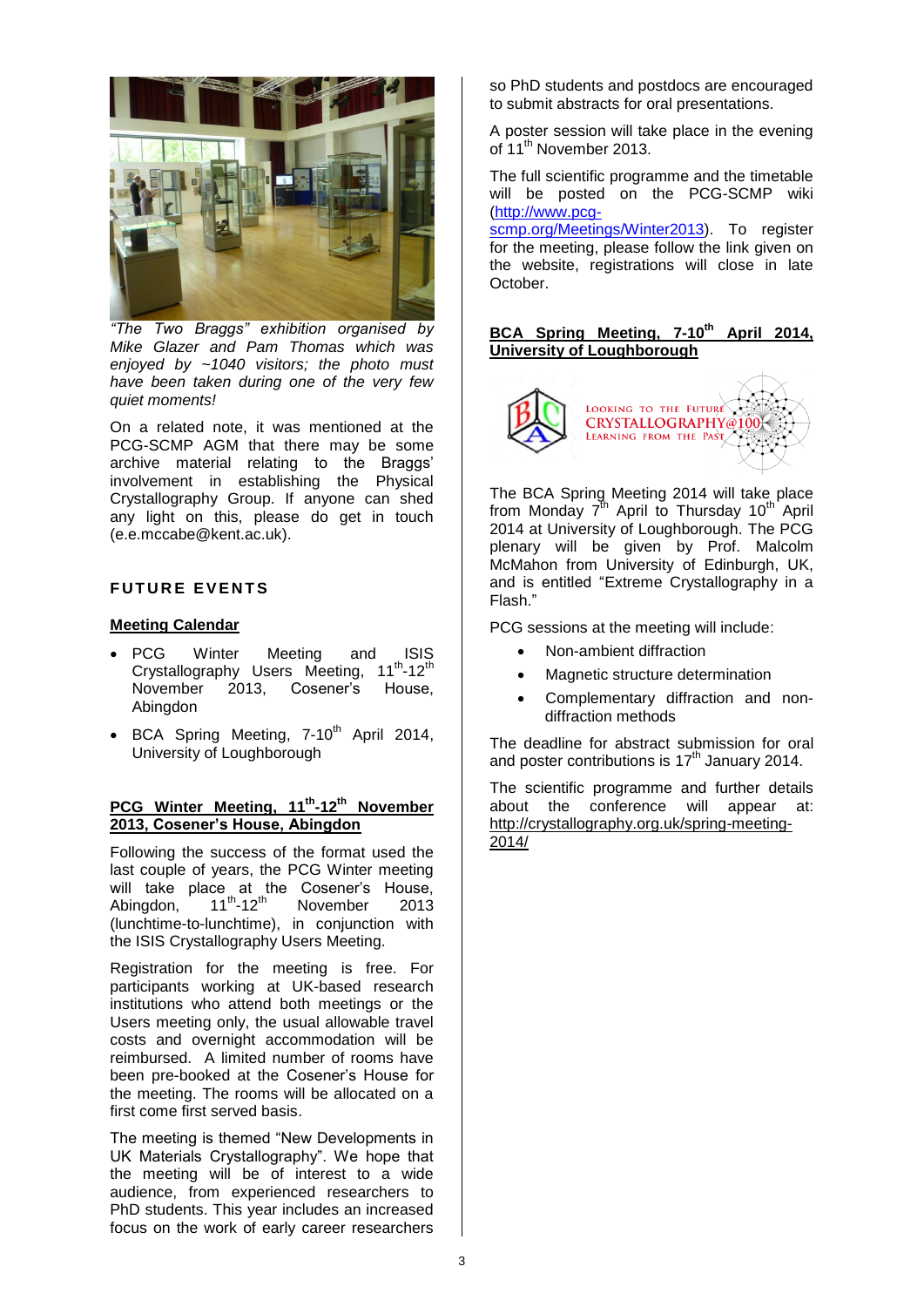# **R E C E N T E V E N T S**

# **Functional Inorganic Materials Symposium, 17th September 2013, Liverpool, UK**

On the  $17<sup>th</sup>$  September 2013 the Chemistry Department at the University of Liverpool hosted a one day symposium on Functional Inorganic Materials. After a welcome note from Professor Matt Rosseinsky the day began in earnest. From the first talk delivered by Professor Andrew Bell, on the potential for lead free piezoelectrics to the last given by Professor John Evans on new zero expansion materials, the day powered through talks from some of the UKs (and United States) most highly respected members of the inorganic materials research community including Professors Derek Sinclair, Peter Slater, Ivan Parkin and Ram Seshadri. The symposium showcased a wide range of materials science from thermoelectric to energy materials and multiferroics to intelligent glass coatings and<br>provided an excellent opportunity for provided an networking over the poster session at lunch. After a excellent day of science - the only disappointment was that the day had to come to end!

Donna Arnold (Kent)

#### **ECM28 European Crystallographic Meeting, 25–29th August 2013, Warwick University**

The 28th European Crystallography Meeting was held this year at the University of Warwick between the 25th and 29th of August. Preceded by the Software Development for Crystallographers, Olex2, and the inaugural European Young Crystallographers Satellite Meetings, the main event was opened with the 7th Max Perutz Lecture, presented this year by prize winner Prof. Randy Read.

More than 40 microsymposia followed, covering a range of topics such as macromolecular assemblies, cell signalling, aperiodic crystals, total scattering, and art and archaeology. Varied and engaging trade stands distracted conference goers between sessions. This year's conference also celebrated the Bragg Centenary, with a special symposium looking at the life and work of the Braggs, and the highly commended 'The Two Braggs' exhibition which collected together a huge variety of artefacts relating to the Braggs' pioneering work on x-ray crystallography, including equipment, letters, notebooks and artwork.

The Gala Dinner was held on the Wednesday night, and was followed by a hugely successful ceilidh, introducing our European visitors to some of our more esoteric dancing. The highlight of the conference was the plenary lecture given by Nobel laureate Dan Shechtman. Titled 'Quasi-Periodic Materials - Crystals Redefined', it described his discovery of quasicrystals, and the controversy that immediately followed. The meeting was officially concluded with the awarding of the poster prizes and an invitation to ECM 29, to be held in Rovinj, Croatia in two years time. This year's meeting set high standards for future meetings to follow, but we should be confident that 2015 will be just as successful as 2013.

Callum Young (Oxford)

#### **International conference on Neutron**<br> **scattering (ICNS), 8-12<sup>th</sup> July 2013. scattering** (ICNS), **th July 2013, Edinburgh, UK**

The International Conference on Neutron Scattering 2013 in Edinburgh was a fascinating and enjoyable festival of neutron science. The organisers really did seem to have thought of everything, supplying each of us with a rucksack which contained not just a comprehensive programme but also an umbrella (and approximately  $10^{24}$  neutrons). In fact, Edinburgh was blessed with temperatures in the high 20s all week, and the umbrella turned out to be entirely unnecessary.

With four parallel sessions running over four days, there were far too many talks for me to describe in detail, so I can only give a few personal highlights. First upon Tuesday morning was Phil Withers' talk on predicting failure in engineering components. He began by showing video footage of collapsed bridges, metal fatigue, and aeroengine explosions. The message, of course, was clear: "They should have used neutrons!" Later in the day, I especially enjoyed Lucy Clark's talk on anion ordering in perovskites. On Wednesday morning, Toby Perring took us on a dizzying tour of spin waves in four-dimensional reciprocal space-time. This was followed by a return to earth for the geosciences session, including Colin Pulham's examination of the phase behaviour and polymorphism of some melt cast explosives. On Thursday, it was time for some quantum physics, with a groundbreaking measurement of excitations in liquid helium-4 reported by Henri Godfrin. On Friday, I enjoyed the frustrated magnetism session; highlights were hard to choose but certainly included Laurent Chapon's masterful talk on multiferroic behaviour in ferroaxial crystals and Tom Fennell's report of magnetoelastic coupling in a spin-liquid pyrochlore. The sheer breadth and scope of the poster session appeared slightly daunting at first, but the simultaneous provision of a whisky-tasting session meant that all were rapidly assimilated.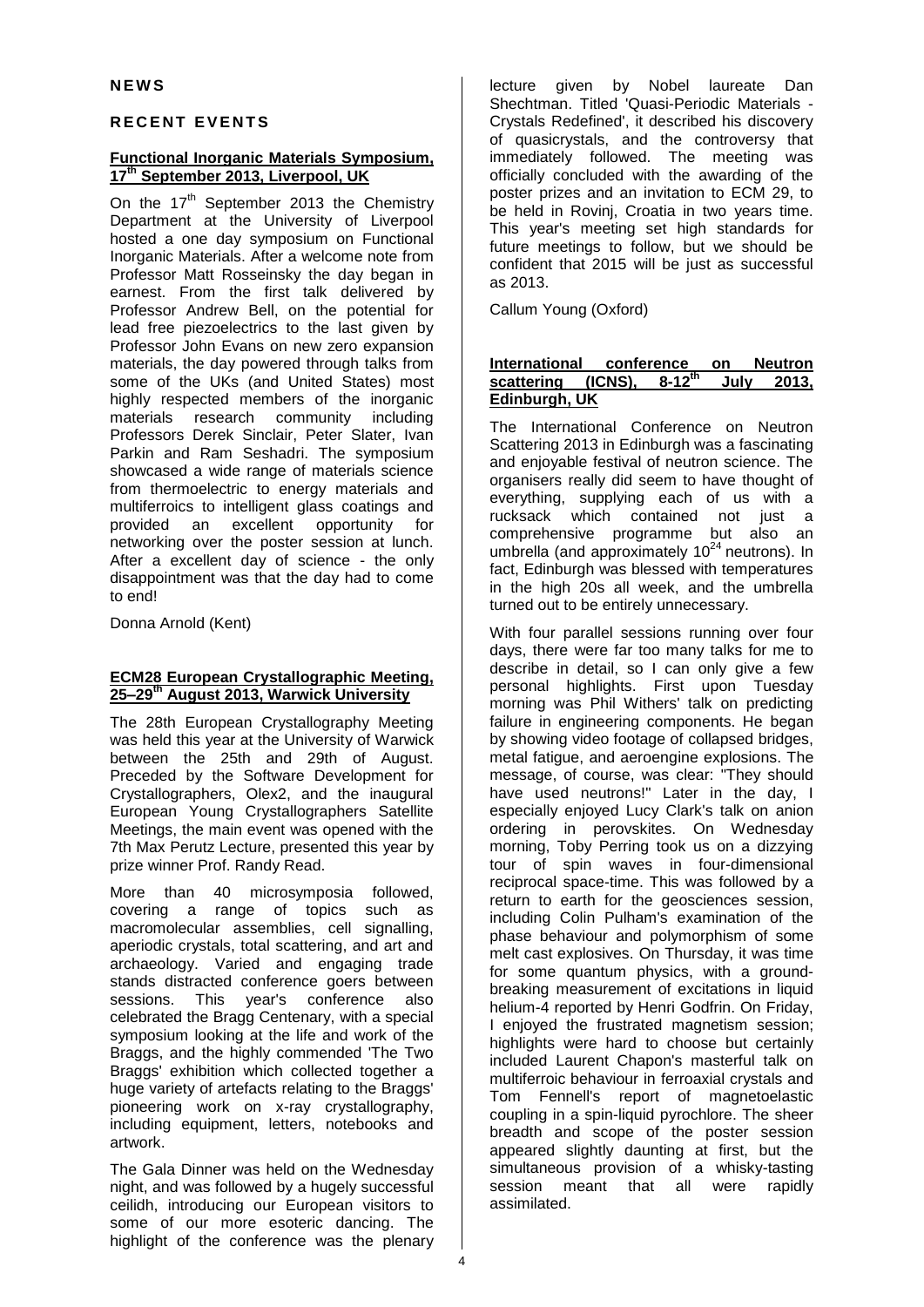We shouldn't forget the sponsors, which not only helped to make ICNS2013 possible but also added zest to the proceedings. Chief among these were the neutron facilities themselves, each of which had their own method of advertising their services. The ISIS stall had a collection of snazzy postcards, useful to send to pining friends and family during our "holidays" at Harwell. Large sections of the crowd were seen leafing through the pages of the ESS's comprehensive Technical Report, in testament to its surprising readability, not to mention the rumour that a small but powerful pen drive was concealed somewhere within the document. Meanwhile, J-PARC showed themselves to be best at predicting the weather, providing delegates with elegant handheld fans. All in all, we had an excellent time at ICNS, and already look forward to the next one in Daejeon, 2017!

Joe Paddison and Josh Hill (University of Oxford)

#### **ICNS satellite meeting on Theoretical and Experimental magnetism 4-5 th July 2013, Abingdon, UK, and ICNS main meeting 8- 12 th July 2013, Edinburgh, UK**

The ICNS-2013 meeting was held in Edinburgh during the second week of July 2013. Several specialised satellite meetings occurred in parallel including the workshop on Theoretical and Experimental Magnetism hosted in Abingdon on July 4 and 5. This workshop included presentations based upon theory, neutrons, muons, and also thermodynamic measurements and materials characterisation. Talks in this workshop coved a range of scientific topics including quantum magnetism, strongly correlated electron systems, and also oxide multiferroics. Of likely interest to the crystallography community were theoretical and experimental talks discussing skyrmions (a form of topological defect) in MnSi and also spiral magnetic phases in multiferroic oxides. Several talks were given discussing excitations and theory in pyrochlore rare earth oxide materials. Iron based superconductors were also discussed along with talks discussing the current experimental and theoretical status and a comparison with cuprate high temperature superconductors.

The main ICNS meeting in Edinburgh was well attended by neutron groups within Europe and abroad. The conference covered a vast array of neutron based subjects from the application of neutrons to soft matter and biology to hard condensed matter along with neutron instrumentation. Several sessions discussing magnetic and nuclear structures of new oxide multiferroics were given. Many of the plenary talks were heavily focused towards excitations including talks discussing the applications of new chopper instruments (at ISIS) towards

understanding the magnetic interactions in three dimensional materials. The combination of new instrumentation to understand the dynamics along with improved software to visualise the data will certainly lead towards understanding new complex problems and materials beyond the traditionally lowdimensional magnets commonly studied in the past with these instruments.

The conference also included several nice social events including trips to Edinburgh castle and the National Museum of Scotland.

Chris Stock (University of Edinburgh)

# **14th European solid state chemistry conference, 7-10th July 2013, Bordeaux, France**

The  $14<sup>th</sup>$  European Solid State Chemistry Conference was held in Bordeaux from 7 to 10<sup>th</sup> July. The conference was well attended and covered materials with a range of applications, such as ionic conductors, superconductors and magnetic materials. There were five invited speakers, forty six oral contributions and over two hundred poster contributions.

Colin Greaves gave a very interesting talk about the synthesis and characterisation of  $Sr_4Fe_6O_{12}$  for the first time. It was synthesised using a hydride reduction method and exhibits a rare charge ordering in the  $FeO<sub>4</sub>$  tetrahedra.

The use of combined precession electron diffraction and electron tomography in structure solution was nicely illustrated by C. Lepoittevin for a Bi-Ca-Fe oxide. This exhibits a complex perovskite superstructure, which retains some disorder on metal sites.

Oliver Mentre gave a talk on the rich crystal chemistry exhibited by bismuth containing oxides and how consideration of the structural building units, such as anion centred tetrahedra, may be helpful in gaining further insights on structure property relationships.

Another enlightening talk was given by Wolfgang Schnick, on nitrides for LED applications. The LEDs have been particularly successful and commercialised through work with Philips.

Two busy poster sessions saw lively discussion between delegates on topics such as electrode materials, nanoparticle synthesis and luminescent materials. There was also plenty of crystallography to be found amongst the posters and talks, with structure solution, magnetic structures and local structure studies using PDF techniques all discussed in posters or in the oral contributions.

Aside from the scientific programme, there was also a welcome event in the Musée d'Aquitaine, where delegates could learn more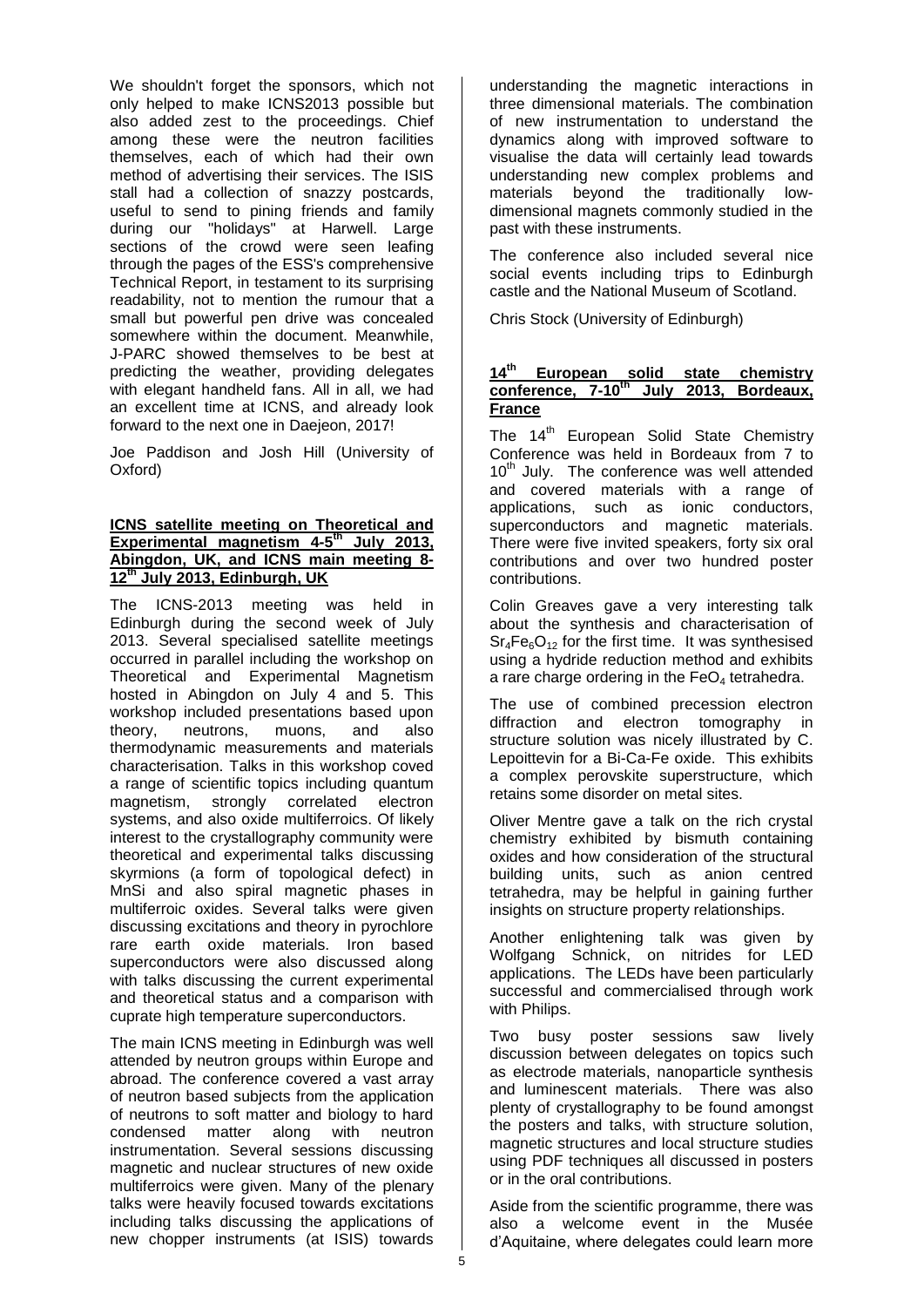about the cultural heritage of Bordeaux, and the conference dinner was held in the magnificent surroundings of Espace Bourse in the Palais de la Bourse, where we were entertained by an excellent Jazz quartet. Here it was announced that the next ESSC conference will be held in Vienna.

As a final piece of food for thought, the conference started with this quote from Winston Churchill, which I think is quite appropriate for researchers: 'Success isn't final, failure isn't fatal, but it is the courage to continue that counts'.

Julia Payne (University of Liverpool)

### **Workshop on adsorption in compliant solids, 5-7 th June 2013, Paris, France**

The workshop on adsorption in compliant solids took place during the  $5-7<sup>th</sup>$  of June 2013 in Chimie ParisTech, Paris. The meeting was well attended by computational as well as experimental scientists. The topics of research ranged from more traditional framework materials such as coal, cement, silica and zeolites to more exotic metal–organic frameworks, whereby adsorption mechanisms and mechanical properties were presented.

Hot topics included the unusual breathing mechanism in MIL metal–organic frameworks using a combination of computational and experimental techniques, presented by several speakers including François-Xavier Courdert (Paris),Tina Düren (Edinburgh), and Guillaume Maurin (Montpellier). The computational modeling of zeolitic imidazolate frameworks presented by Caroline Mellot-Draznieks (Paris) and François-Xavier Courdert (Paris) nicely supplements the experimental work on their mechanical properties, including its known amorphisation, presented by Anthony Cheetham (Cambridge) and gas sorption structural changes by Conchi Ania (Spain). The combination of computational and experimental research was very complementary, and highlights the need for both techniques to achieve a complete understanding. In summary: a great, friendly conference which was matched with sunny weather and delicious food!

Ines Collings (Oxford)

## **AC K N O W L E D G E M E N T**

Many thanks to everyone who has contributed to this issue of the PCG-SCMP newsletter.

Emma McCabe, Kent

# **PCG-SCMP COMMITTEE**

Dr. Ivana Evans, Chair Department of Chemistry Durham University [ivana.radosavljevic@durham.ac.uk](mailto:ivana.radosavljevic@durham.ac.uk)

Dr. John Claridge, Treasurer Department of Chemistry University of Liverpool [j.b.claridge@liverpool.ac.uk](mailto:j.b.claridge@liverpool.ac.uk)

Dr. Paul Saines, Secretary Department of Chemistry University of Oxford [paul.saines@chem.ox.ac.uk](mailto:paul.saines@chem.ox.ac.uk)

Professor Mike Glazer (Education officer) Department of Physics University of Oxford

Dr. Dave Allan Diamond Light Source

Dr Matthias Gutmann ISIS

Dr. Emma McCabe School of Physical Sciences University of Kent

Dr Anthony Phillips (YCG liaison) School of Physics and Astronomy Queen Mary University of London

Dr. Christoph Salzmann Department of Chemistry **UCL**